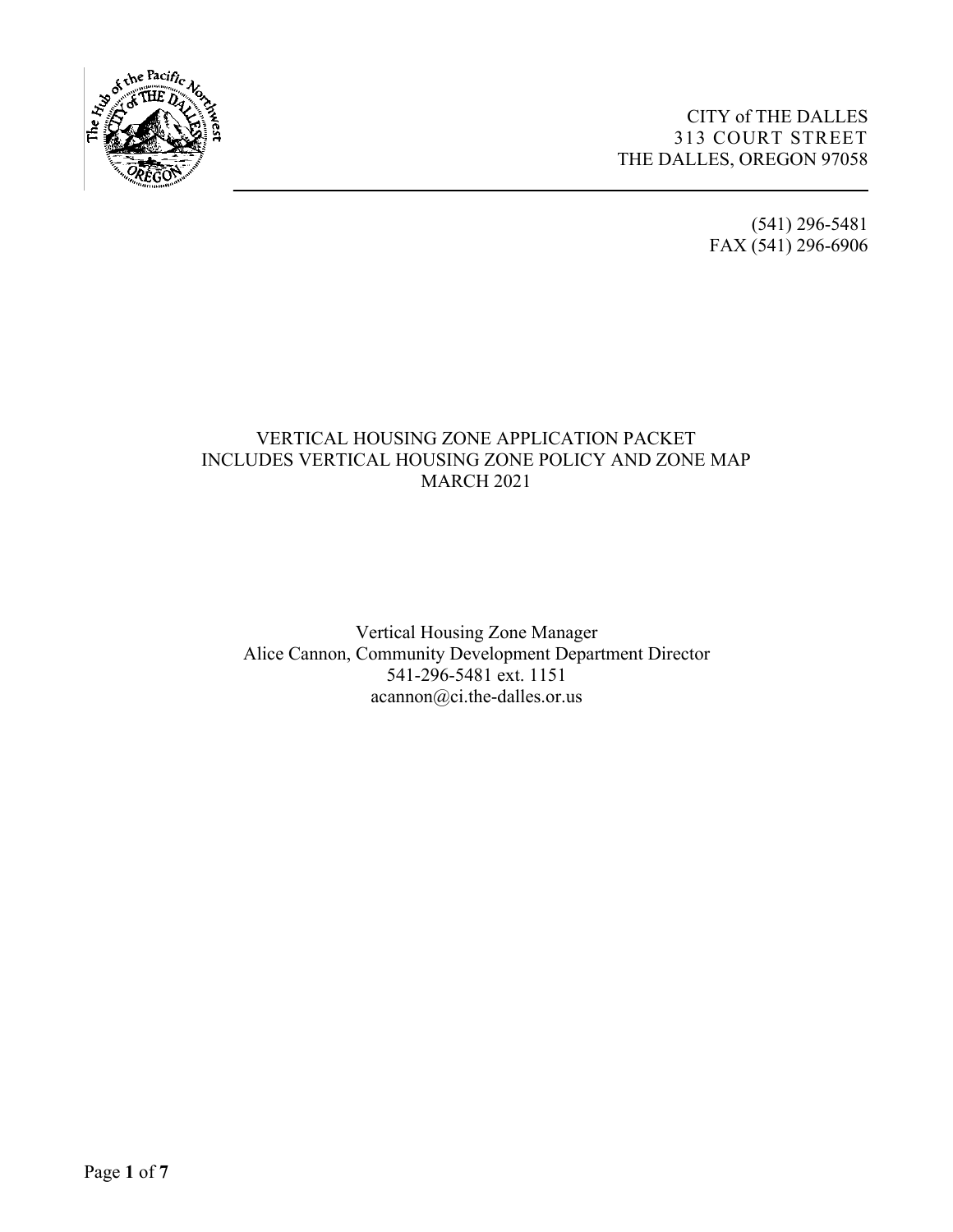#### **Project Application Checklist Vertical Housing Development Project**

| PROJECT/PROPERTY NAME                                                                                                                                                                                                                          |
|------------------------------------------------------------------------------------------------------------------------------------------------------------------------------------------------------------------------------------------------|
| THE PROJECT APPLICATION SHALL INCLUDE THE FOLLOWING:                                                                                                                                                                                           |
| APPLICATION FOR CERTIFICATION OF A VERTICAL HOUSING DEVELOPMENT<br><b>PROJECT</b>                                                                                                                                                              |
| VHDZ PROJECT CERTIFICATION AND SUMMARY OF BUILDINGS (EXCEL<br><b>SPREADSHEET FORM)</b>                                                                                                                                                         |
| CONFIRMATION PROJECT IS LOCATED ENTIRELY IN THE VHDZ                                                                                                                                                                                           |
| LIST OF PROJECT'S TOTAL FUNDING SOURCES AND AMOUNTS                                                                                                                                                                                            |
| PROJECT'S DEVELOPMENT BUDGET AND TOTAL PROJECT COST                                                                                                                                                                                            |
| ARCHITECTURAL PLANS/DESIGN OF THE PROJECT (THE FOLLOWING PAGES<br>ONLY)<br>OVER SITE PLAN WITH TAX LOTS DESIGNATED AND BOUNDARIES OF SITE<br>SUMMARY OF BUILDING(S), FLOOR(S) SQUARE FOOTAGE, TAX LOT(S)<br>$\bullet$<br><b>SQUARE FOOTAGE</b> |
| DETAILED SCOPE OF REHABILITATION WORK (INCLUDING ASSOCIATED LINE<br><b>ITEM COSTS)</b><br>(REHABILITATION PROJECTS ONLY)                                                                                                                       |
| PROVIDE COPY OF THE MOST CURRENT YEAR'S COUNTY ASSESSED VALUE<br>(REHABILITATION PROJECTS ONLY)                                                                                                                                                |
| THE CITY RESERVES THE RIGHT TO REQUEST PROJECT APPLICANT TO PROVIDE<br>SUPPLEMENTAL AND/OR CLARIFICATION INFORMATION.<br><b>SUBMIT PROJECT APPLICATION TO:</b>                                                                                 |

CITY OF THE DALLES ATTN: VERTICAL HOUSING ZONE MANAGER 313 COURT ST THE DALLES, OR 97058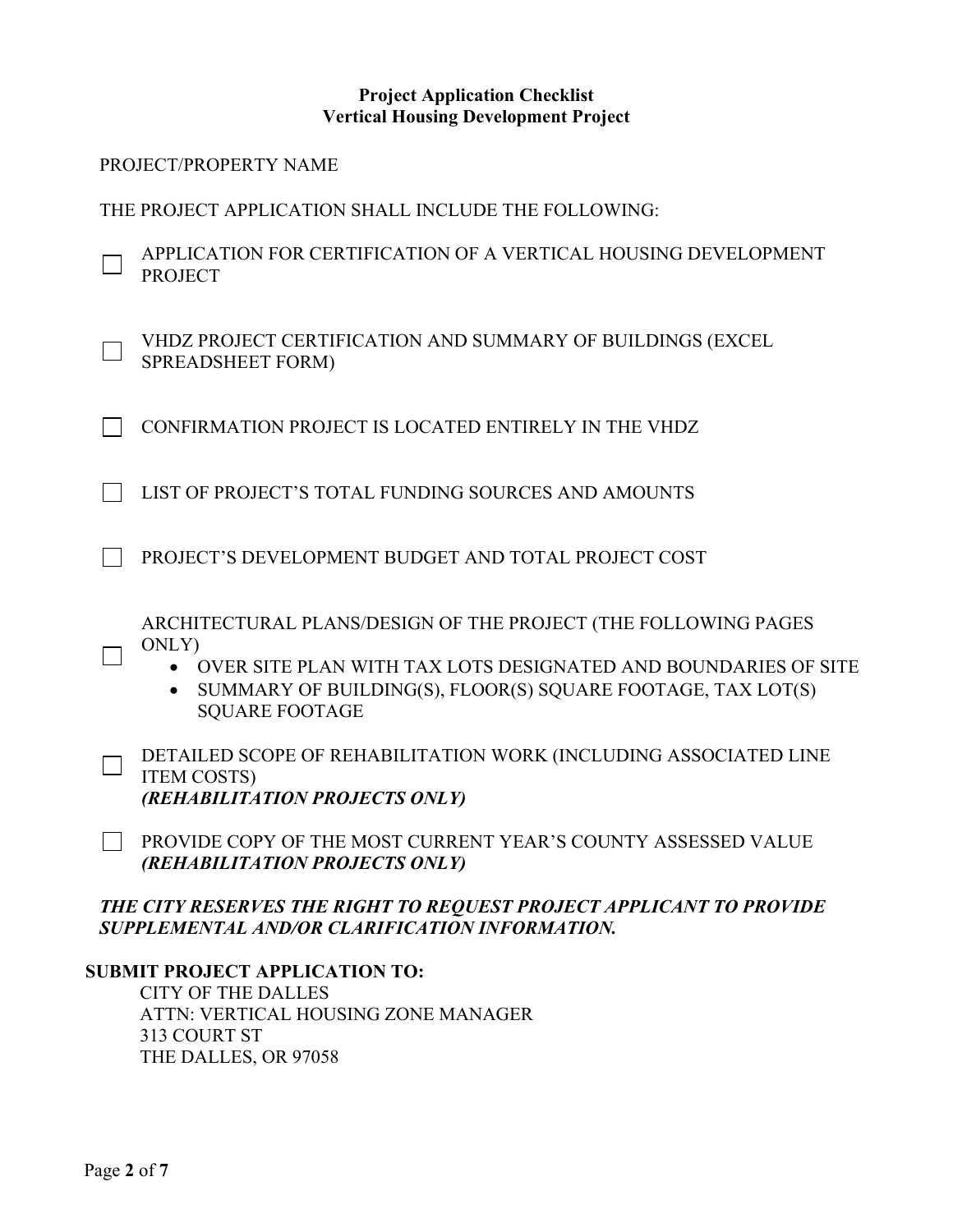

## **APPLICATION FOR CERTIFICATION Vertical Housing Development Project**

**COMPLETED & SUBMIT TO—** CITY OF THE DALLES ATTN: VERTICAL HOUSING ZONE MANAGER 313 COURT ST THE DALLES, OR 97058

| <b>Department Use Only:</b>                                                          |                                   |                                 |  |  |  |
|--------------------------------------------------------------------------------------|-----------------------------------|---------------------------------|--|--|--|
| Date Filed:                                                                          | $\Box$ Acceptable $\Box$ Rejected |                                 |  |  |  |
| <b>PROPOSED VHDZ PROJECT</b>                                                         |                                   |                                 |  |  |  |
| PROJECT/PROPERTY                                                                     |                                   |                                 |  |  |  |
| <b>NAME</b>                                                                          |                                   |                                 |  |  |  |
| PROJECT/PROPERTY                                                                     | *Attach project legal description |                                 |  |  |  |
| <b>APPLICABLE TAX</b>                                                                |                                   |                                 |  |  |  |
| LOT(S)                                                                               |                                   |                                 |  |  |  |
| For the residential units being constructed or rehabilitated as part of the project: |                                   |                                 |  |  |  |
| NEW CONSTRUCTION                                                                     | OF OCCUPANCY                      | ANTICIPATED DATE OF CERTIFICATE |  |  |  |
| <b>ACQUISITION /</b><br><b>REHABILITATION</b>                                        | <b>YEAR BUILT</b>                 |                                 |  |  |  |
| WILL EXISTING TENANTS BE DISPLACED, RELOCATED OR                                     |                                   | <b>YES</b><br>N <sub>O</sub>    |  |  |  |
| TEMPORARILY RELOCATED DUE TO ACQUISITION/REHABILITATION?                             |                                   |                                 |  |  |  |
| ANTICIPATED DATE OF OCCUPANCY OR RE-                                                 |                                   |                                 |  |  |  |
|                                                                                      | <b>CCUPANCY</b>                   |                                 |  |  |  |
| ANTICIPATED DATE OF REHABILITATION WORK                                              | <b>COMPLETED</b>                  |                                 |  |  |  |
|                                                                                      | <b>APPLICANT</b>                  |                                 |  |  |  |
| <b>NAME</b>                                                                          | <b>TITLE</b>                      |                                 |  |  |  |
| <b>ORGANIZATION</b>                                                                  |                                   |                                 |  |  |  |
| <b>MAILING</b>                                                                       |                                   |                                 |  |  |  |
| <b>CITY</b>                                                                          | <b>STATE</b>                      |                                 |  |  |  |
|                                                                                      |                                   | ZIP                             |  |  |  |
| <b>TELEPHONE</b>                                                                     | <b>EMAIL</b>                      |                                 |  |  |  |
| <b>PROPERTY OWNER</b>                                                                |                                   |                                 |  |  |  |
| <b>NAME</b>                                                                          | <b>TITLE</b>                      |                                 |  |  |  |
| <b>ORGANIZATION</b>                                                                  |                                   |                                 |  |  |  |
| <b>MAILING</b>                                                                       |                                   |                                 |  |  |  |
| <b>CITY</b>                                                                          | <b>STATE</b>                      | ZIP                             |  |  |  |
| <b>TELEPHONE</b>                                                                     | <b>EMAIL</b>                      |                                 |  |  |  |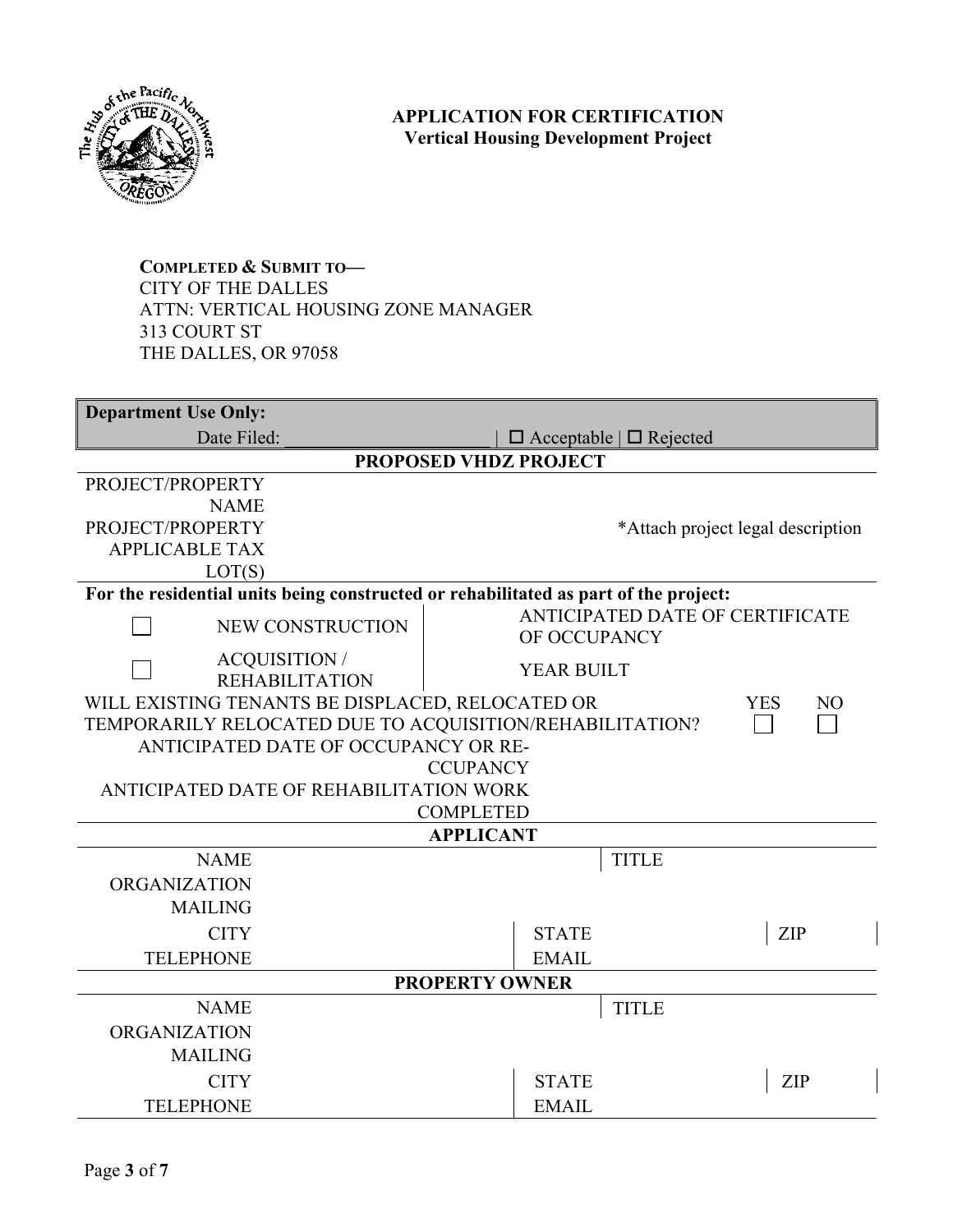# **RESIDENTIAL TARGET POPULATION**

| <b>MARKET RATE</b>                                                             |                           | # OF           |                      | <b>HOME</b>       |                       | #OF<br><b>UNITS</b> |
|--------------------------------------------------------------------------------|---------------------------|----------------|----------------------|-------------------|-----------------------|---------------------|
|                                                                                |                           | <b>UNITS</b>   |                      |                   | <b>OWNERSHIP</b>      |                     |
| <b>LOW INCOME</b>                                                              |                           | #OF            |                      | <b>RENTAL</b>     |                       | $#$ OF              |
| 80% AMI                                                                        |                           | <b>UNITS</b>   |                      | <b>UNITS</b>      |                       | <b>UNITS</b>        |
| NUMBER OF YEARS AFFORDABLE AT 80% AND BELOW (IF                                |                           |                |                      |                   |                       |                     |
| <b>APPLICABLE)</b>                                                             |                           |                |                      |                   |                       |                     |
|                                                                                | <b>PROJECT SITE</b>       |                |                      |                   |                       |                     |
| Unit density of site per local zoning code:                                    |                           |                |                      |                   |                       |                     |
| <b>MAXIMUM# OF</b>                                                             | MINIMUM # OF              |                | <b>PROPOSED # OF</b> |                   |                       |                     |
| <b>UNITS</b>                                                                   | <b>UNITS</b>              |                |                      |                   |                       | <b>UNITS</b>        |
| (one acre= $43,560$ square feet)<br>Size of site:                              |                           |                |                      |                   |                       |                     |
| <b>ACRES</b><br><b>OR</b>                                                      | <b>SQUARE FEET:</b>       |                |                      |                   |                       |                     |
| <b>ARE ALL UTILITIES</b><br>YES $\Box$                                         | NO                        |                |                      |                   |                       |                     |
| PRESENTLY AT SITE?<br>IF NO, WHAT NEEDS TO BE BROUGHT                          |                           |                |                      |                   |                       |                     |
| TO THE SITE?                                                                   |                           |                |                      |                   |                       |                     |
| <b>Building(s)</b> Information:                                                |                           |                |                      |                   |                       |                     |
| NUMBER OF RESIDENTIAL                                                          |                           |                |                      |                   | NUMBER OF RESIDENTIAL |                     |
| <b>BUILDINGS</b>                                                               | <b>FLOORS</b>             |                |                      |                   |                       |                     |
| NUMBER OF NON-RESIDENTIAL                                                      | NUMBER OF NON-RESIDENTIAL |                |                      |                   |                       |                     |
| <b>BUILDINGS</b>                                                               |                           |                |                      |                   | <b>FLOORS</b>         |                     |
| <b>NUMBER OF BUILDINGS</b>                                                     |                           |                |                      |                   |                       |                     |
| <b>COMPRISING PROJECT</b>                                                      |                           |                |                      |                   |                       |                     |
| If the project consists of more than one building or type of use,<br>are they: |                           |                |                      |                   | YES NO                |                     |
| LOCATED ON THE SAME TRACT OF LAND?                                             |                           |                |                      |                   |                       |                     |
| COMMON OWNERSHIP FOR FEDERAL TAX PURPOSES?                                     |                           |                |                      |                   |                       |                     |
| FINANCED PURSUANT TO A COMMON PLAN OF                                          |                           |                |                      |                   |                       |                     |
| <b>FINANCING?</b>                                                              |                           |                |                      |                   |                       |                     |
| COMMON PROPERTY MANAGEMENT?                                                    |                           |                |                      |                   |                       |                     |
|                                                                                | <b>UNIT MIX/SIZE</b>      |                |                      |                   |                       |                     |
| Unit Mix/Size: Attach separate page if more unit types are needed.             |                           |                |                      |                   |                       |                     |
|                                                                                | <b>TOTAL</b>              |                | NO. OF               |                   |                       |                     |
|                                                                                | NO.OF                     |                |                      | <b>AFFORDABLE</b> | <b>AVERAGE</b>        | <b>ACTUAL</b>       |
|                                                                                |                           |                |                      |                   | <b>SIZE (SF)</b>      | <b>TOTALS</b>       |
| <b>UNIT TYPE</b>                                                               | <b>UNITS</b>              |                | <b>UNITS</b>         |                   |                       | (SF)                |
| <b>RESIDENTIAL AREA</b><br><b>STUDIO</b>                                       |                           |                |                      |                   |                       |                     |
| 1 BEDROOM                                                                      |                           |                |                      |                   |                       |                     |
| 2 BEDROOM                                                                      |                           |                |                      |                   |                       |                     |
| 3 BEDROOM                                                                      |                           |                |                      |                   |                       |                     |
| <b>4 BEDROOM</b>                                                               |                           |                |                      |                   |                       |                     |
| <b>SUB TOTAL RESIDENTIAL UNITS</b>                                             | $\mathbf 0$               | $\overline{0}$ |                      |                   |                       |                     |
| RESIDENTIAL COMMON AREA (SF)                                                   |                           |                |                      |                   |                       |                     |
| TOTAL RESIDENTIAL AREA (SF)                                                    | $\mathbf{0}$              |                |                      |                   |                       |                     |
|                                                                                |                           |                |                      |                   |                       |                     |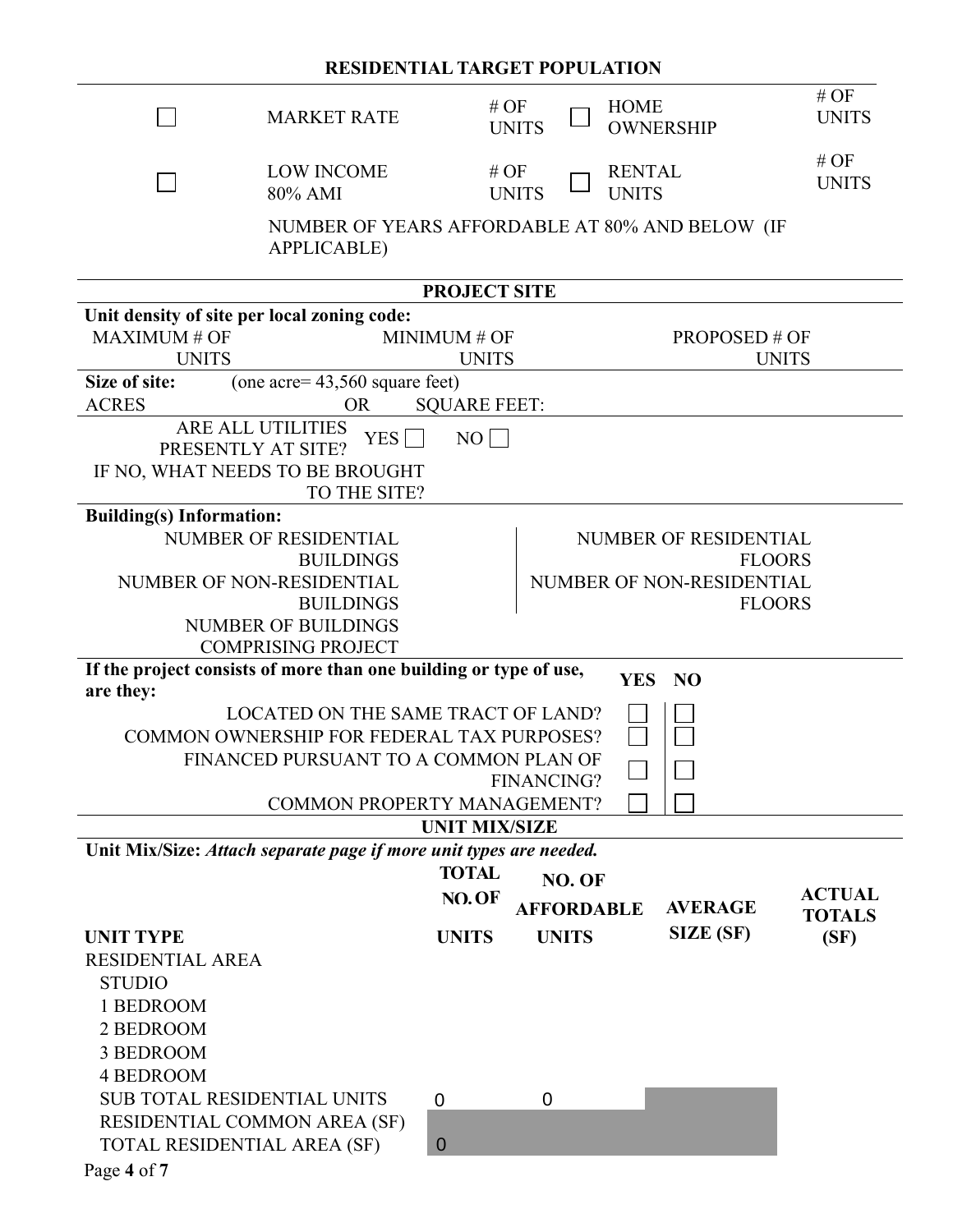| RETAIL/COMMERCIAL AREA     |  |
|----------------------------|--|
| <b>GROSS BUILDING AREA</b> |  |
| GROSS LAND AREA            |  |

#### **DECLARATION BY APPLICANT**

The undersigned is duly authorized to submit this application on behalf of the named Owner. The information provided herein is true, correct and complete in describing a "vertical housing development project" inside a vertical housing development zone. The undersigned further authorizes the City to request further documentation or undertake any investigation deemed necessary to verify application information to complete its due diligence. I therefore request certification, so that the project property may be partially exempt from taxation under ORS 285C.471, and I understand that receipt of the ten-year partial exemption depends on the county assessor's satisfaction that the actual project meets and continues to meet applicable requirements.

| Signature                 | Date |
|---------------------------|------|
| $\mathbf{v}$<br>$\Lambda$ |      |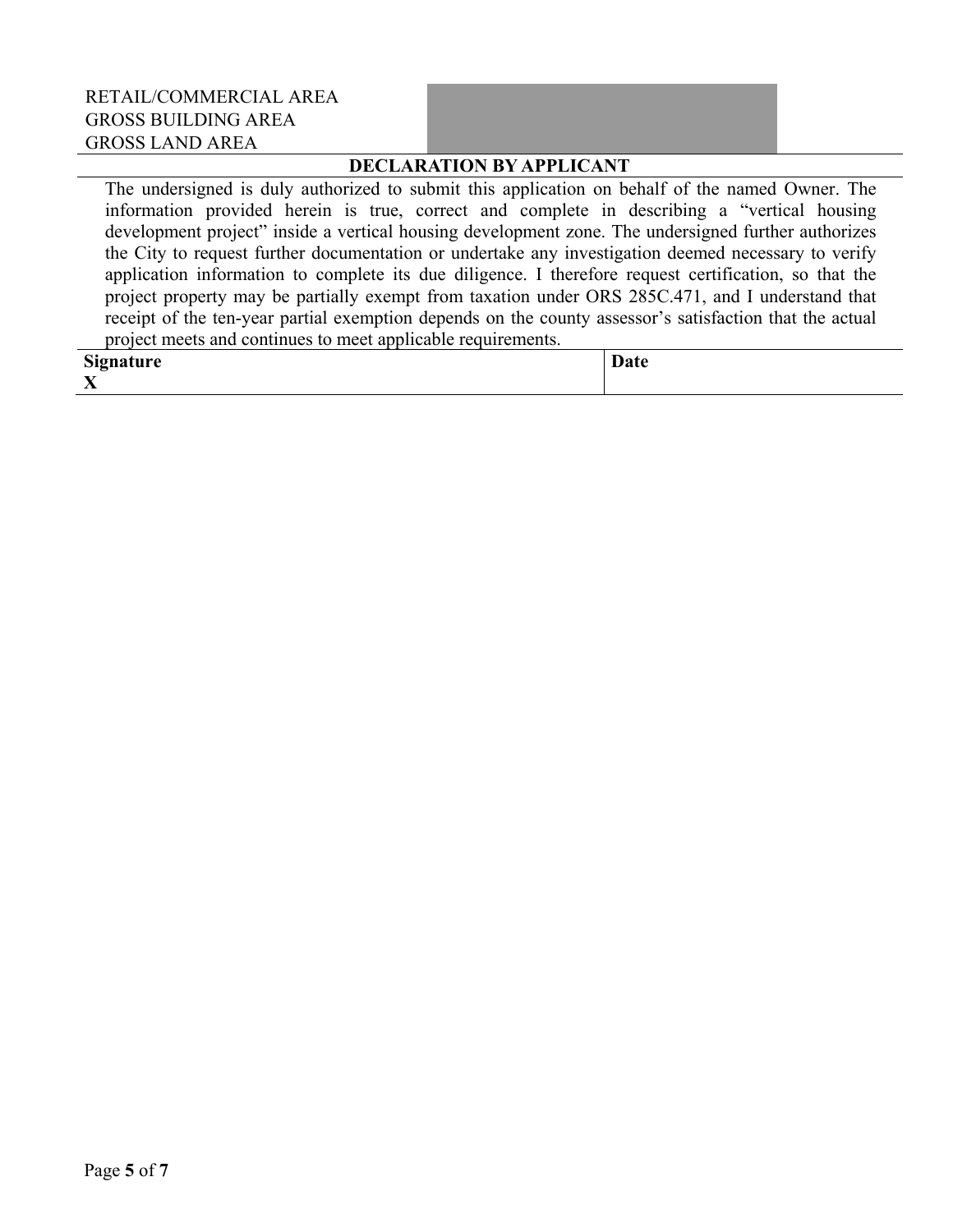#### **NARRATIVE PROJECT SUMMARY**

Please provide a project summary in narrative format, addressing the questions below. Replies should be succinct, but still provide adequate detail to fully describe the project. Please attach a separate sheet if necessary.

**1. Describe the proposed project.** This is your opportunity to explain why this project is being proposed. Describe the location, the current physical conditions of site (and building if rehab), amenities, design, and target population.

**2. Describe the residential and non-residential uses by building, by floor.**

**3. How will the project be maintained and operated over the 10-year exemption period to ensure the project use and square footage remains consistent with the original VHDZ application requesting the exemption?**

**4. Describe how the proposed project is in the best interests of the community and will enhance the local area.**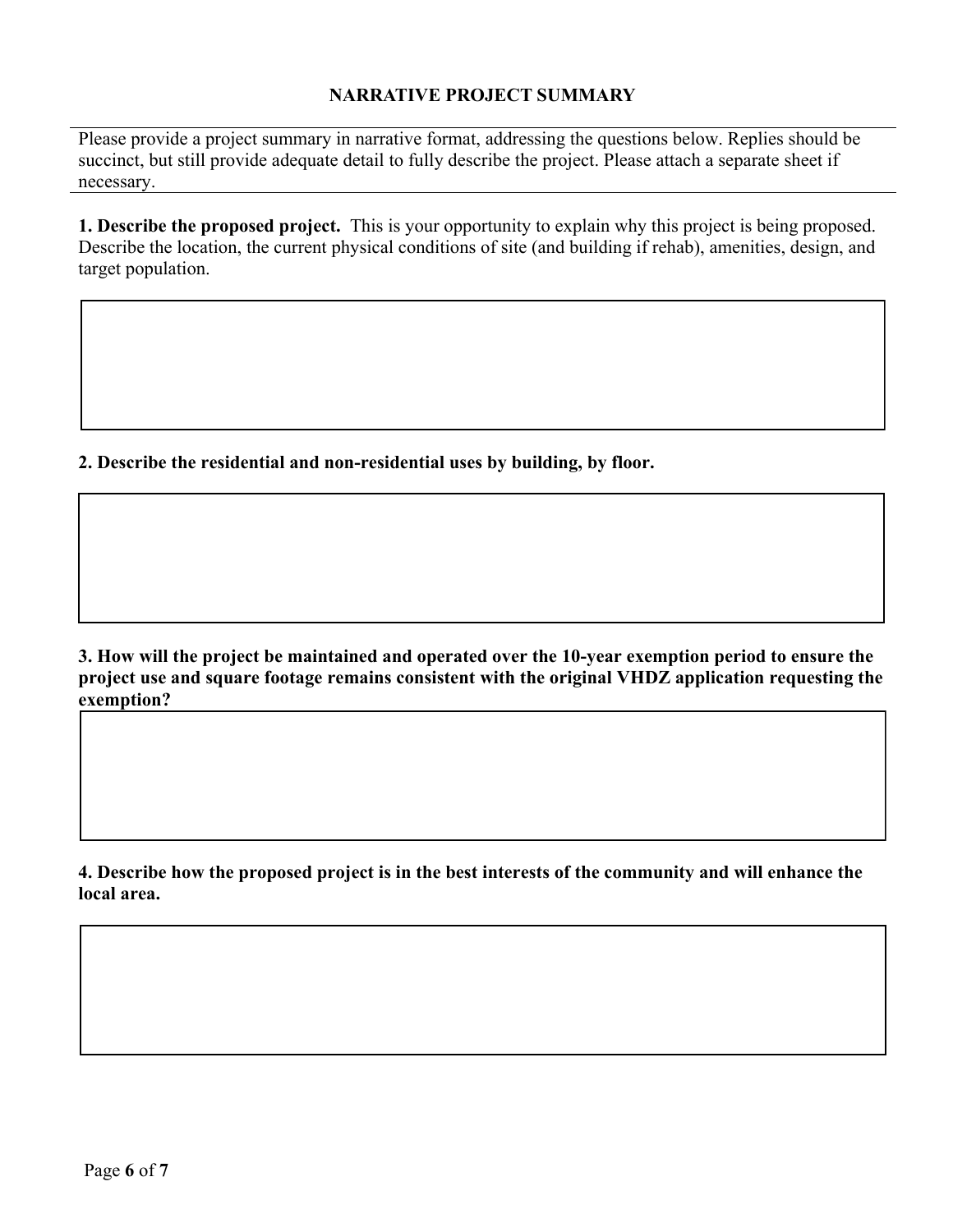**5. Rehab only. Describe the proposed rehab work that will be completed to substantially alter or enhance the utility condition, design or nature of the structure.**

**6. Describe how the project will remain affordable over the entire period of the exemption (if applicable).**

**7. Complete a time table below with either the actual or estimated dates of: start of construction/rehabilitation, estimated construction/rehabilitation completion, certificate of occupancy issued, copy of exemption Certificate filed with the Tax Assessor, and the first tax year in which the partial exemption will be claimed.**

**Click here to save** this form then e-mail to: <u>acannon@ci.the-dalles.or.us</u><br>Click here to print the form

**PRINT**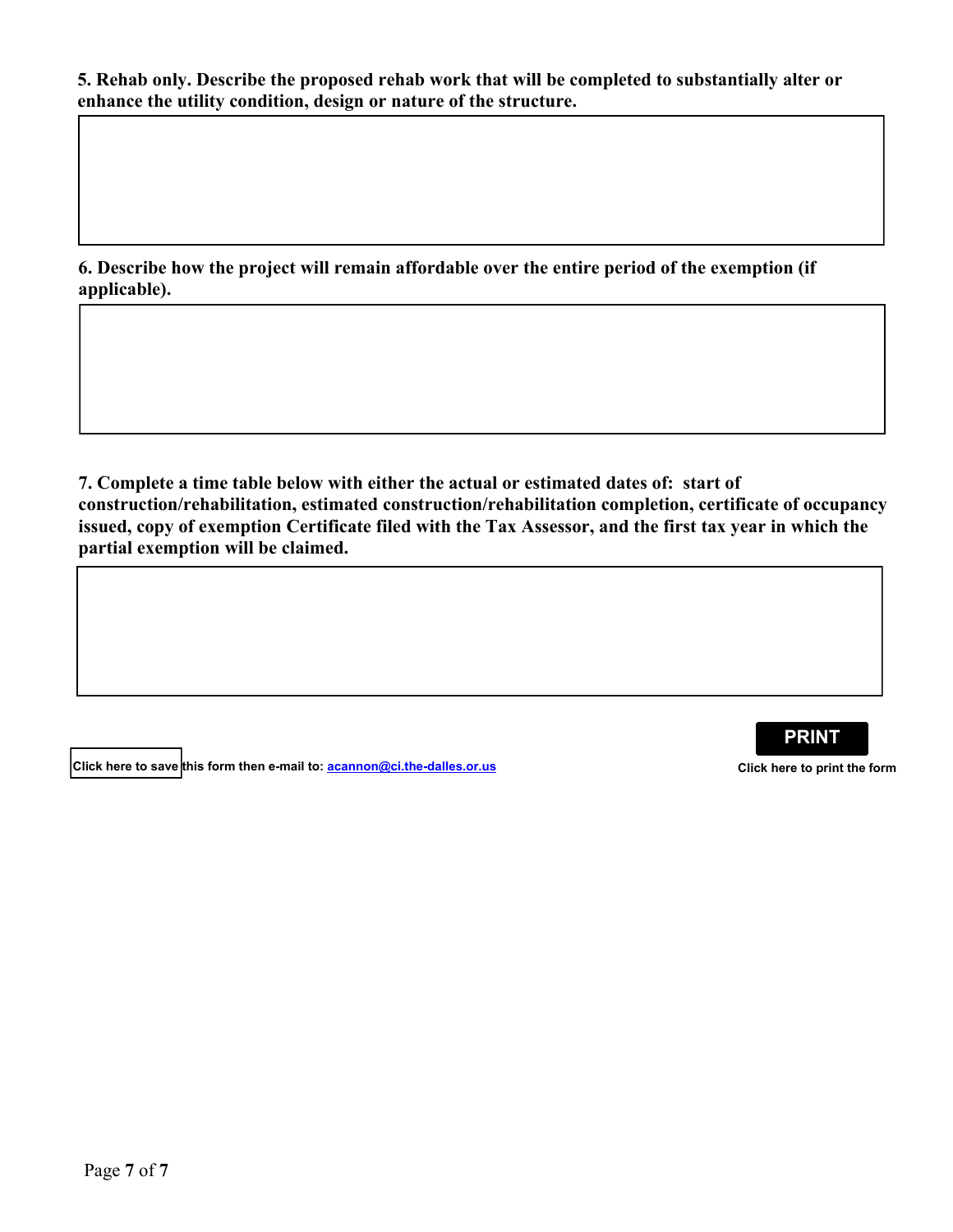#### City of The Dalles Vertical Housing Zone Policy and Procedures

The Vertical Housing Development Zone was adopted into state law in 2001 by Senate Bill 763 and sought to, "encourage the construction or rehabilitation of properties in targeted areas of communities in order to augment the availability of appropriate housing and to revitalize such communities." This bill allows Cities and Counties to sponsor a Vertical Housing Zone, which the City of The Dalles did and received State Certification on February 3, 2014.

Senate Bill 310, signed by Governor Kate Brown on June 14, 2017, makes several substantial changes to the original State managed Vertical Housing Zones. Currently, parties interested in taking advantage of the program would submit an application to the Oregon Housing and Community Services Department to be reviewed and managed. Under the new bill, the sponsoring entity, City or County, will review and manage all zone applications.

In order to facilitate a smooth transition and effective ongoing management of The City of The Dalles Vertical Housing Zone the below policy and procedure descriptions are set forth:

## **Process**

- The City of The Dalles will have one (1) staff person identified as the Vertical Housing Zone Manager (Zone Manager) by City Council Resolution.
- Interested parties will fill out a City of The Dalles Vertical Housing Zone Application Form along with all required information and submit it to the Zone Manager. Applications can be submitted either electronically or in hard copy form.
- The Zone Manager will conduct a preliminary review of the application and inform the applicant if any additional information is needed. The Zone Manager will use the project application review checklist to assist in this determination.
- Once all information is obtained, the Zone Manager will review the eligibility criteria for the zone and determine if they are met.
- The Zone Manager independently completes the Building Square Footage calculator using the architectural plans that provide the square footage of the building. If the architect's square footages are inadequate to complete the calculator, the developer will be requested to provide the missing information. The Zone Manager's findings will be compared to the applicant's square footage calculations and will work with the applicant and their architect to resolve any discrepancies. This is the form that the Zone Manager will rely upon to issue the final "Certification" and legal agreement for the partial property tax exemption.
- If the criteria are met, the Zone Manager will prepare a preliminary Zone Certification Letter from the City. This letter confirms that the project as described is eligible.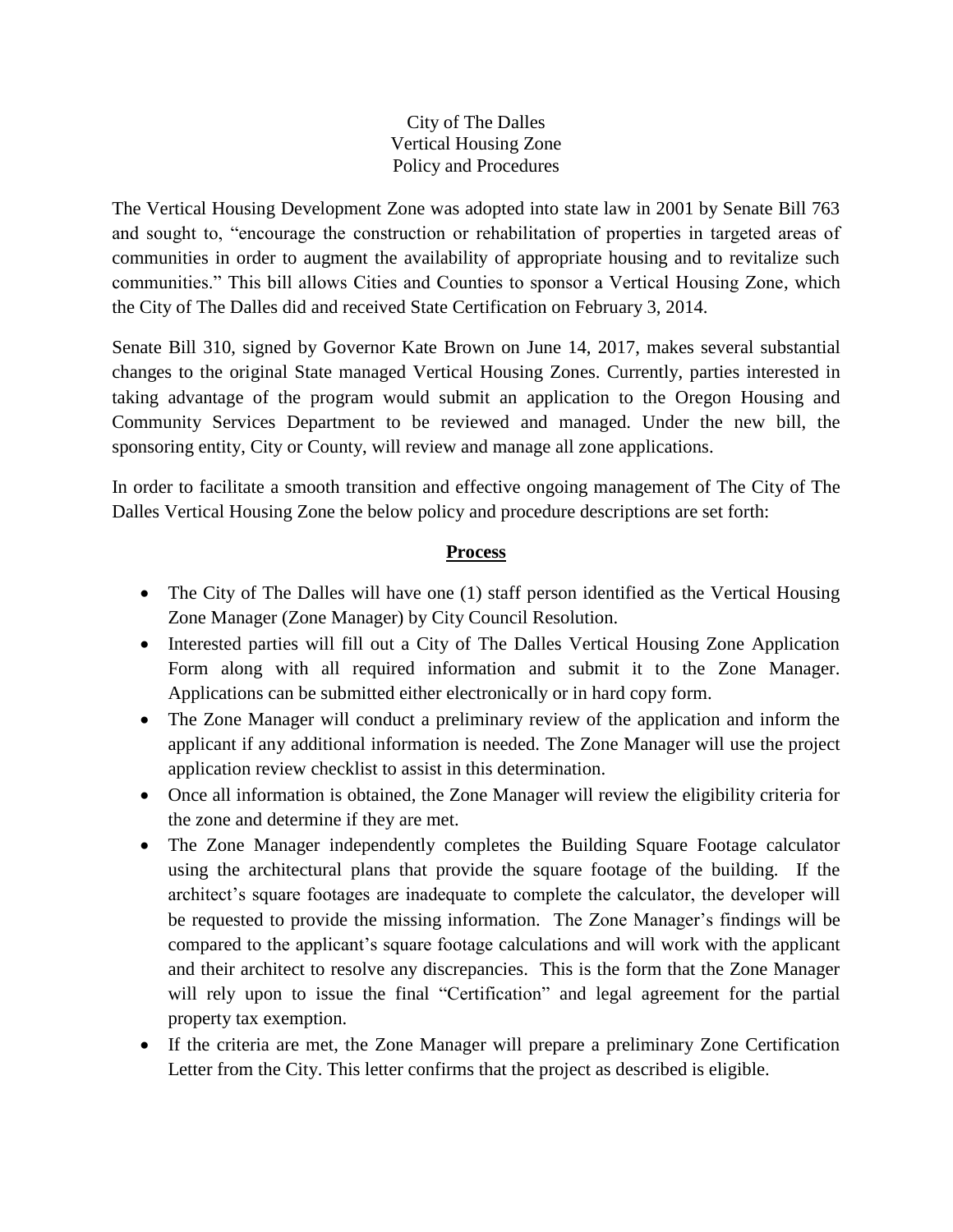The Zone Manager will issue the final certification after the project is completed, the building square footage calculator is given a final review, and the applicant provides a copy of the certificate of occupancy.

NOTE: The developer is responsible for taking the Certification to the County Assessor who translates the partial property tax exemption percentage into the dollar amount of exemption. The biggest misunderstanding of the program is that it is a tax credit that brings equity into the project. This Program does not bring funds/equity into the project, but provides a partial property tax exemption for a maximum of 10 years.